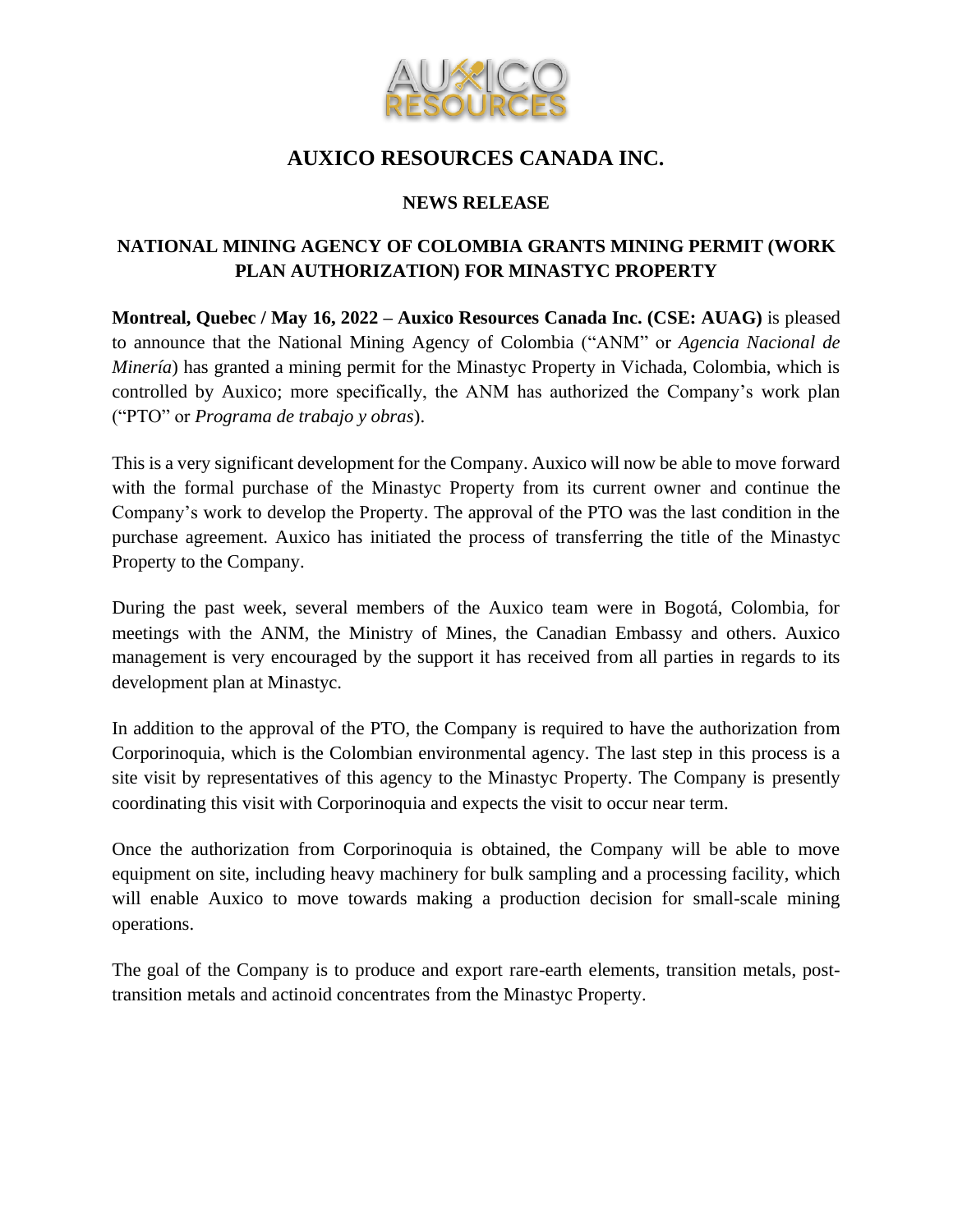

#### Update on Work at the Minastyc Property

Under the supervision of Auxico's Qualified Person, Joel Scodnick, P. Geo., an exploration program is currently being conducted on the Minastyc Property. A systematic initiative of digging approximately 250 pits using shovels is being executed via a grid system. This program is estimated to span about four weeks, after which the samples will be shipped to an accredited lab. The purpose of this exercise is to test the first couple metres depth of the mineralized gravels, specifically for transition metals (gold, platinum, palladium, tantalum, niobium, hafnium, zirconium and scandium), actinoids (thorium and uranium), alkali metals (lithium, rubidium and cesium), post-transition metals (tin and aluminum) and rare earth elements (lanthanum, cerium, praseodymium and neodymium). All of the above-mentioned metals have been discovered and previously sampled at Minastyc. Once the results are returned from the lab, a resource will be established, and the current NI 43-101 technical report will be updated. A mining plan can then be adopted.

#### **About Auxico Resources Canada Inc.**

Auxico Resources Canada Inc. ("Auxico" or the "Company") is a Canadian company that was founded in 2014 and based in Montreal. Auxico is engaged in the acquisition, exploration and development of mineral properties in Colombia, Brazil, Mexico, Bolivia and the Democratic Republic of the Congo.

Additional information on Auxico can be found on the Company's website (www.auxicoresources.com) or on SEDAR (www.sedar.com) under "Auxico Resources Canada Inc."

#### **QUALIFIED PERSON**

This news release was reviewed and approved by Joel Scodnick, P.Geo., an independent consultant to Auxico, in his capacity as a Qualified Person, as defined by National Instrument 43-101. Since the program is under the supervision of Auxico's QP, all of the work being conducted is in compliance with NI 43-101.

#### **ON BEHALF OF THE BOARD OF DIRECTORS**

« signed » « signed »

| Pierre Gauthier                   | Mark Billings                           |
|-----------------------------------|-----------------------------------------|
| CEO, Auxico Resources Canada Inc. | President, Auxico Resources Canada Inc. |